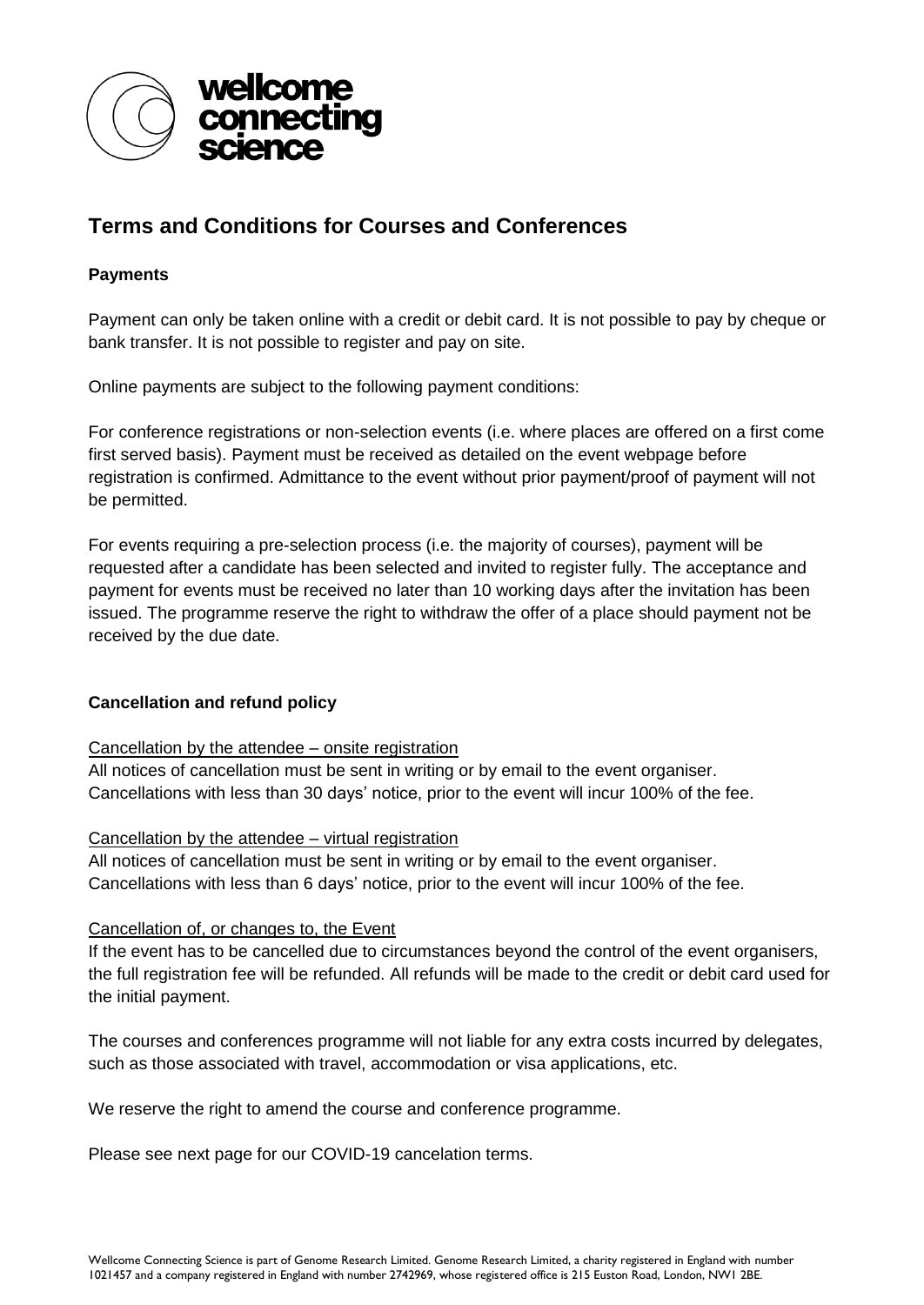## **COVID-19 Cancellation terms**

## Cancellation by Connecting Science Courses and Conferences

If the event has to be cancelled to protect public health and safety; due to COVID-19- related restrictions, or due to unforeseeable circumstances the full registration fee will be refunded.

#### Cancellation due to any government restrictions Will be refunded in full.

## Cancellation by the attendee – for onsite registration type

In the event that an attendee tests positive for COVID-19 and is unable to attend in person: For a conference:

The registration will be transferred to virtual attendance and the difference in registration fee will be refunded. Please note official proof of a positive test will be required.

#### For a course:

The full registration fee will be refunded. We are unable to offer virtual participation for a course. Please note official proof of a positive test will be required.

All refunds will be made to the credit or debit card used for the initial payment.

Wellcome Connecting Science Courses and Conferences will not accept liability for other costs associated with attending an event such as any travel, external accommodation etc. We suggest booking flexible travel and take out travel insurance that covers for these eventualities.

## **Travel visas**

Visa-related costs incurred will not be reimbursed (e.g. visa application fee or embassy travel costs, etc) under any circumstances. Please note that a refund of registration fees will not be given to those whose visa application is declined if you inform us less than 30 days prior to the event (see cancellation by attendee above).

#### **Medical insurance**

Attendees must have appropriate travel and medical insurance for the duration of the event. We will not be liable for any medical costs should the attendee require hospital or medical attention nor any associated costs (travel, extra accommodation, etc).

#### **Damage to property**

If an individual causes any damage to campus property, they will be liable to pay the full cost of repair or replacement.